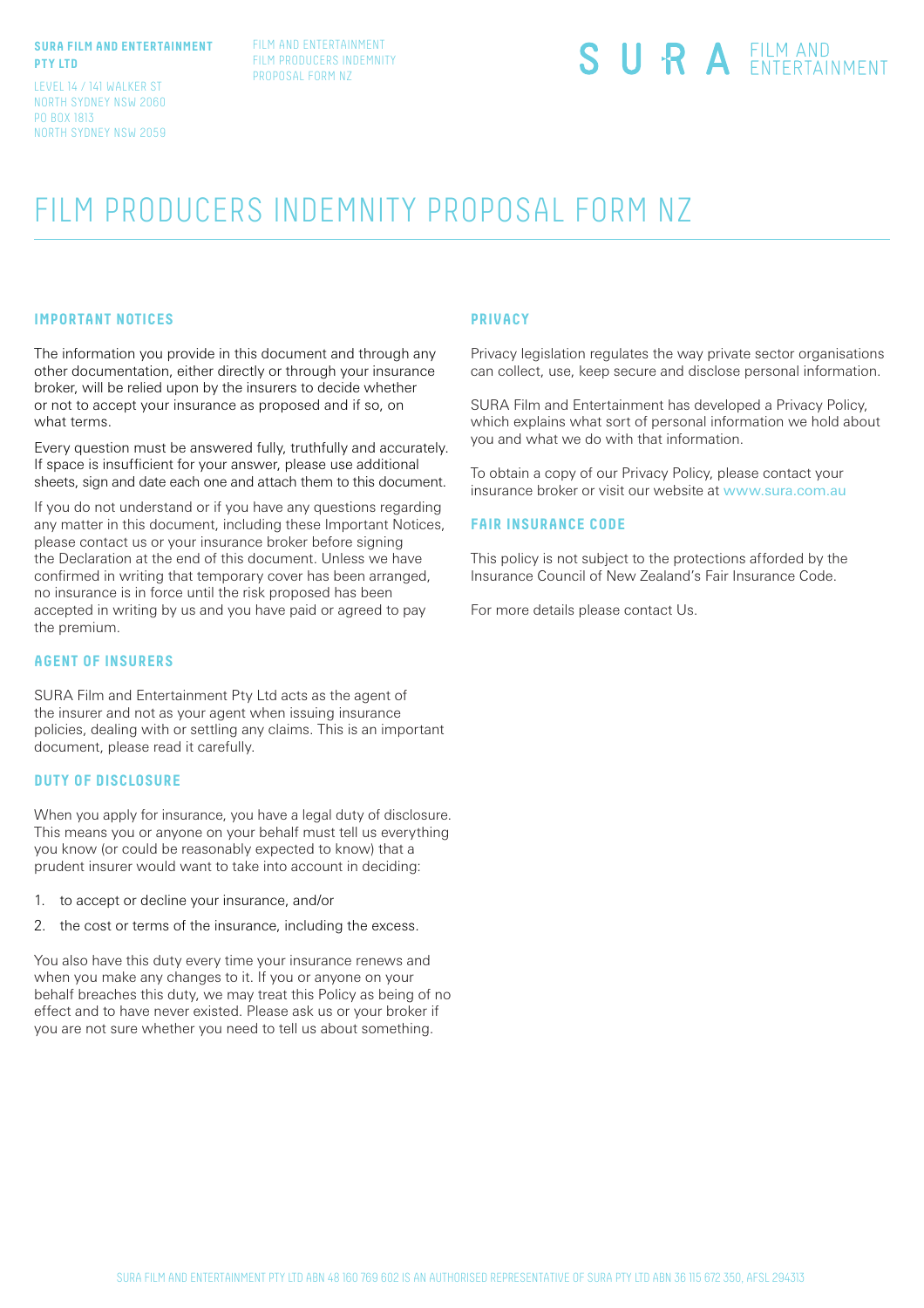| 1.          | Name of Proposer                                                                                                   |      |                  |                           |    |                 |            |    |
|-------------|--------------------------------------------------------------------------------------------------------------------|------|------------------|---------------------------|----|-----------------|------------|----|
|             | 2. Address                                                                                                         |      |                  |                           |    |                 |            |    |
| 3.          | Telephone                                                                                                          | Fax  |                  |                           |    |                 |            |    |
|             | Email                                                                                                              |      |                  |                           |    |                 |            |    |
| 4.          | (A) Individual<br>Proposer is<br>$\Box$                                                                            |      | (B) Partnership  |                           |    | (C) Company     |            |    |
| 5.          | Number of Employees:                                                                                               |      |                  |                           |    |                 |            |    |
| 6.          | Is the Proposer registered for GST?                                                                                |      |                  |                           |    |                 | Yes        | No |
|             | <b>GST Registration No.:</b>                                                                                       |      |                  |                           |    |                 |            |    |
| 7.          | Experience of Proposer (Examples)                                                                                  |      |                  |                           |    |                 |            |    |
|             |                                                                                                                    |      |                  |                           |    |                 |            |    |
|             |                                                                                                                    |      |                  |                           |    |                 |            |    |
|             |                                                                                                                    |      |                  |                           |    |                 |            |    |
| 8.          | Title of Production                                                                                                |      |                  |                           |    |                 |            |    |
| 9.          | Production Type (e.g. TVC, Doco)                                                                                   |      |                  |                           |    |                 |            |    |
|             | 10. Total Production Cost (Please attach a copy of the Production Budget & Synopsis)                               |      |                  |                           | \$ |                 |            |    |
|             | 11. Period of Cover on Artistes / Principals for                                                                   |      |                  |                           |    |                 |            |    |
|             | Pre-Production<br>a)                                                                                               | From | $\sqrt{2}$       | $\sqrt{ }$                | To | $\sqrt{2}$      | $\sqrt{ }$ |    |
|             | b) Shoot                                                                                                           | From | $\sqrt{2}$       | $\sqrt{ }$                | To | $\sqrt{2}$      | $\sqrt{2}$ |    |
|             | 12. Geographical Limits required                                                                                   |      | New Zealand wide |                           |    | Australia wide  |            |    |
|             |                                                                                                                    |      |                  | Australia and New Zealand |    | Worldwide       |            |    |
|             | 13. Where will most of the shooting take place ? (Please attach a list of all shooting locations if available)     |      |                  |                           |    |                 |            |    |
|             |                                                                                                                    |      |                  |                           |    |                 |            |    |
|             |                                                                                                                    |      |                  |                           |    |                 |            |    |
|             |                                                                                                                    |      |                  |                           |    |                 |            |    |
|             | State full name and age of each artiste and / or principal in respect of whom this indemnity is required<br>14. a) |      |                  |                           |    |                 |            |    |
| <b>NAME</b> | AGE                                                                                                                | ROLE |                  |                           |    | PERIOD OF COVER |            |    |
|             |                                                                                                                    |      |                  |                           |    |                 |            |    |
|             |                                                                                                                    |      |                  |                           |    |                 |            |    |
|             |                                                                                                                    |      |                  |                           |    |                 |            |    |
|             |                                                                                                                    |      |                  |                           |    |                 |            |    |
|             |                                                                                                                    |      |                  |                           |    |                 |            |    |
|             |                                                                                                                    |      |                  |                           |    |                 |            |    |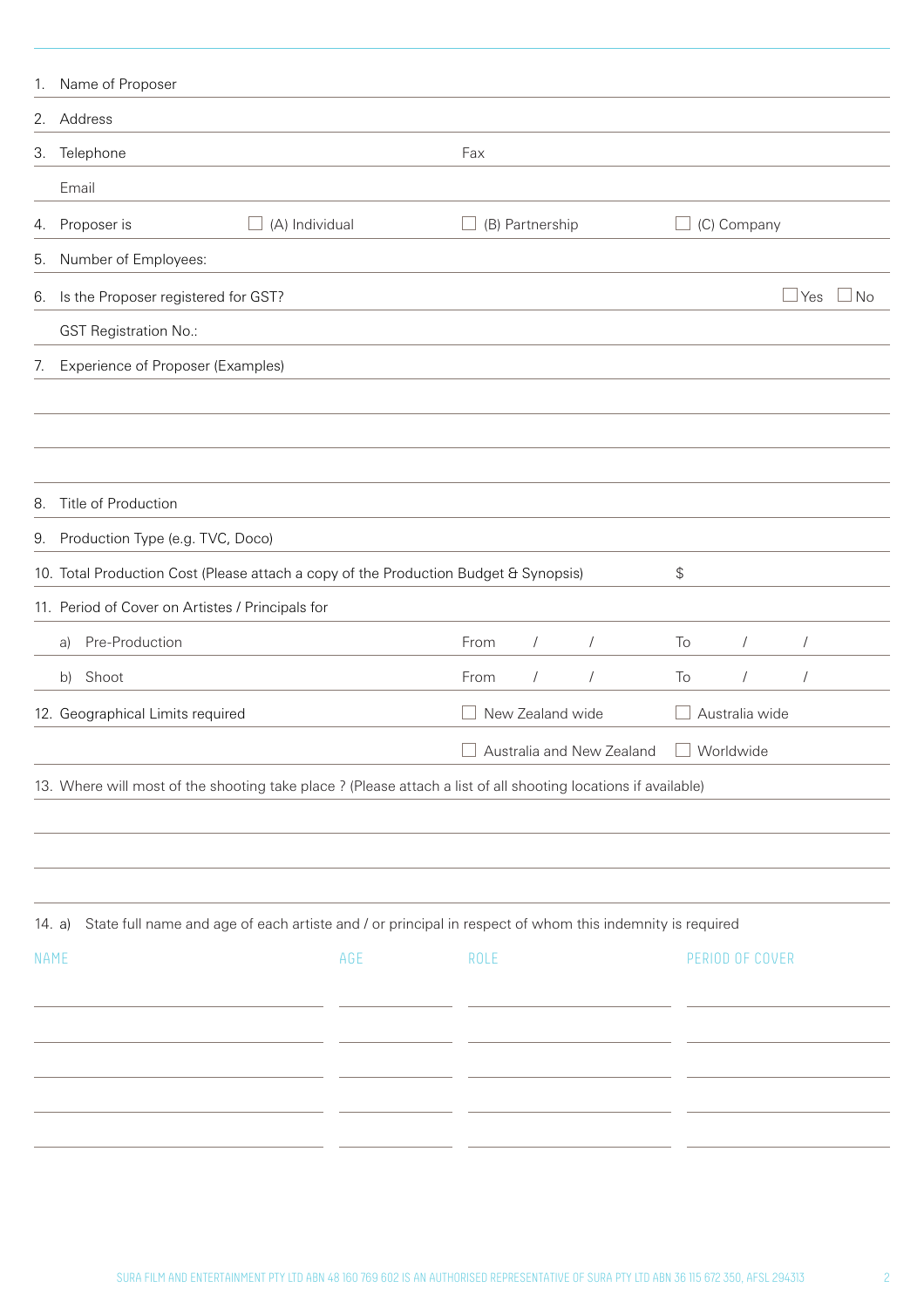| b)     | Are all artistes, the producer and director under contract to complete the picture even if there is a delay?                                                                         | ⊿ Yes      | No        |
|--------|--------------------------------------------------------------------------------------------------------------------------------------------------------------------------------------|------------|-----------|
| C)     | Are the various contracts into which the producers have entered or will enter in connection                                                                                          |            |           |
|        | with the production of such a nature as to permit the Production Company to replace any of<br>the persons to be insured should the latter be unable to continue with the production? | $\Box$ Yes | No        |
| d)     | Does any contract contain a stop date?                                                                                                                                               | $\Box$ Yes | No        |
|        | If so, give details                                                                                                                                                                  |            |           |
|        |                                                                                                                                                                                      |            |           |
|        |                                                                                                                                                                                      |            |           |
|        |                                                                                                                                                                                      |            |           |
|        | Note: All named persons must have a minimum of five (5) days availability from the end of their role as scheduled within the<br>period of principal photography.                     |            |           |
|        | 15. Detail any potentially hazardous activity in which any insured artiste or principal may be involved                                                                              |            |           |
|        |                                                                                                                                                                                      |            |           |
|        |                                                                                                                                                                                      |            |           |
|        |                                                                                                                                                                                      |            |           |
|        | 16. Give particulars of all films (whether or not completed) under production by you during the last three (3) years                                                                 |            |           |
|        |                                                                                                                                                                                      |            |           |
|        |                                                                                                                                                                                      |            |           |
|        | During the production of any of these films, was any artiste or principal ever incapacitated?                                                                                        | $\Box$ Yes | No        |
| If so, |                                                                                                                                                                                      |            |           |
| i)     | In what circumstances?                                                                                                                                                               |            |           |
| ii)    | For what period(s)?                                                                                                                                                                  |            |           |
| iii)   | Did abandonment follow?                                                                                                                                                              | $\Box$ Yes | <b>No</b> |
|        | iv) With what resulting additional costs?                                                                                                                                            |            |           |
|        | 17. If the Proposer is a partnership, please provide the names and addresses of each partner                                                                                         |            |           |
|        |                                                                                                                                                                                      |            |           |
|        |                                                                                                                                                                                      |            |           |
|        |                                                                                                                                                                                      |            |           |
|        | 18. If the Proposer is a company or a private business venture, other than a partnership,<br>please supply the names and addresses of each director                                  |            |           |
|        |                                                                                                                                                                                      |            |           |
|        |                                                                                                                                                                                      |            |           |
|        |                                                                                                                                                                                      |            |           |
|        |                                                                                                                                                                                      |            |           |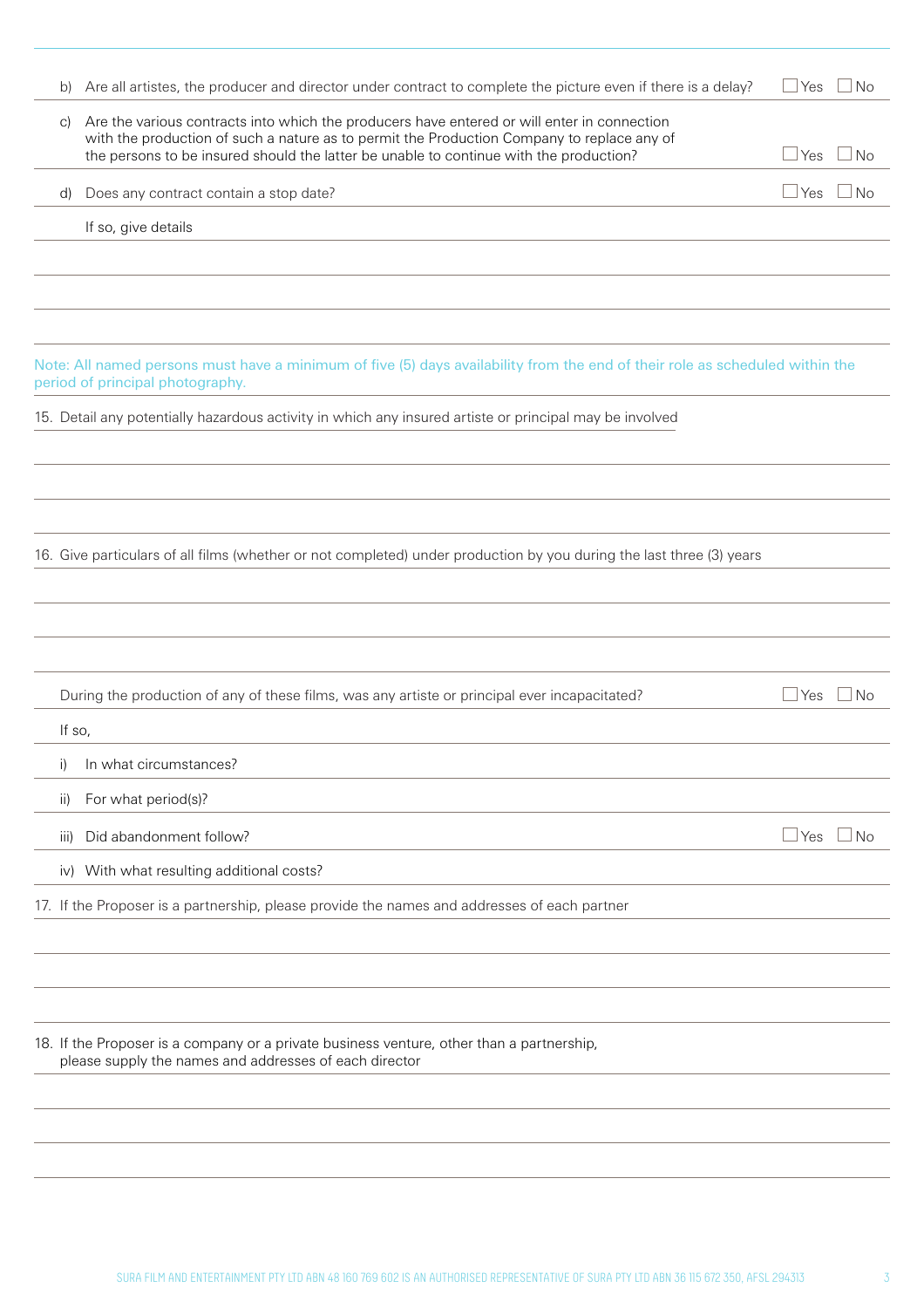| 19. Have any of the Proposers ever been convicted of a criminal offence relating to arson, fraud or<br>otherwise involving dishonesty?                                                                         | $\sqcup$ Yes | ⊥No       |
|----------------------------------------------------------------------------------------------------------------------------------------------------------------------------------------------------------------|--------------|-----------|
| If Yes, please provide full details                                                                                                                                                                            |              |           |
|                                                                                                                                                                                                                |              |           |
|                                                                                                                                                                                                                |              |           |
| 20. Have any of the Proposers                                                                                                                                                                                  |              |           |
| Ever had any insurance declined, cancelled or made the subject of special terms<br>a)<br>or conditions?                                                                                                        | $\Box$ Yes   | $\Box$ No |
| Lodged a claim on an insurance policy (other than for a motor vehicle or a life policy) during<br>b)<br>the past five (5) years?                                                                               | $\Box$ Yes   | l No      |
| Ever had a claim declined by an insurance company?<br>$\mathcal{C}$                                                                                                                                            | $\sqcup$ Yes | No.       |
| If Yes to a), b) or c), please provide full details                                                                                                                                                            |              |           |
|                                                                                                                                                                                                                |              |           |
|                                                                                                                                                                                                                |              |           |
| 21. Have any of the Proposers arranged any other insurance through SURA Film and Entertainment<br>or with any other insurer, which covers the subject matter of this Proposal?                                 | $\Box$ Yes   | ⊿ No      |
| If Yes, please provide full details                                                                                                                                                                            |              |           |
|                                                                                                                                                                                                                |              |           |
|                                                                                                                                                                                                                |              |           |
| 22. Have any of the Proposers entered into any agreement which would affect your right to make<br>a claim against a responsible Third Party in the event of a claim under the insurance now<br>being proposed? | Yes _        | $\Box$ No |
| If Yes, please provide full details                                                                                                                                                                            |              |           |
|                                                                                                                                                                                                                |              |           |
|                                                                                                                                                                                                                |              |           |
|                                                                                                                                                                                                                |              |           |
|                                                                                                                                                                                                                |              |           |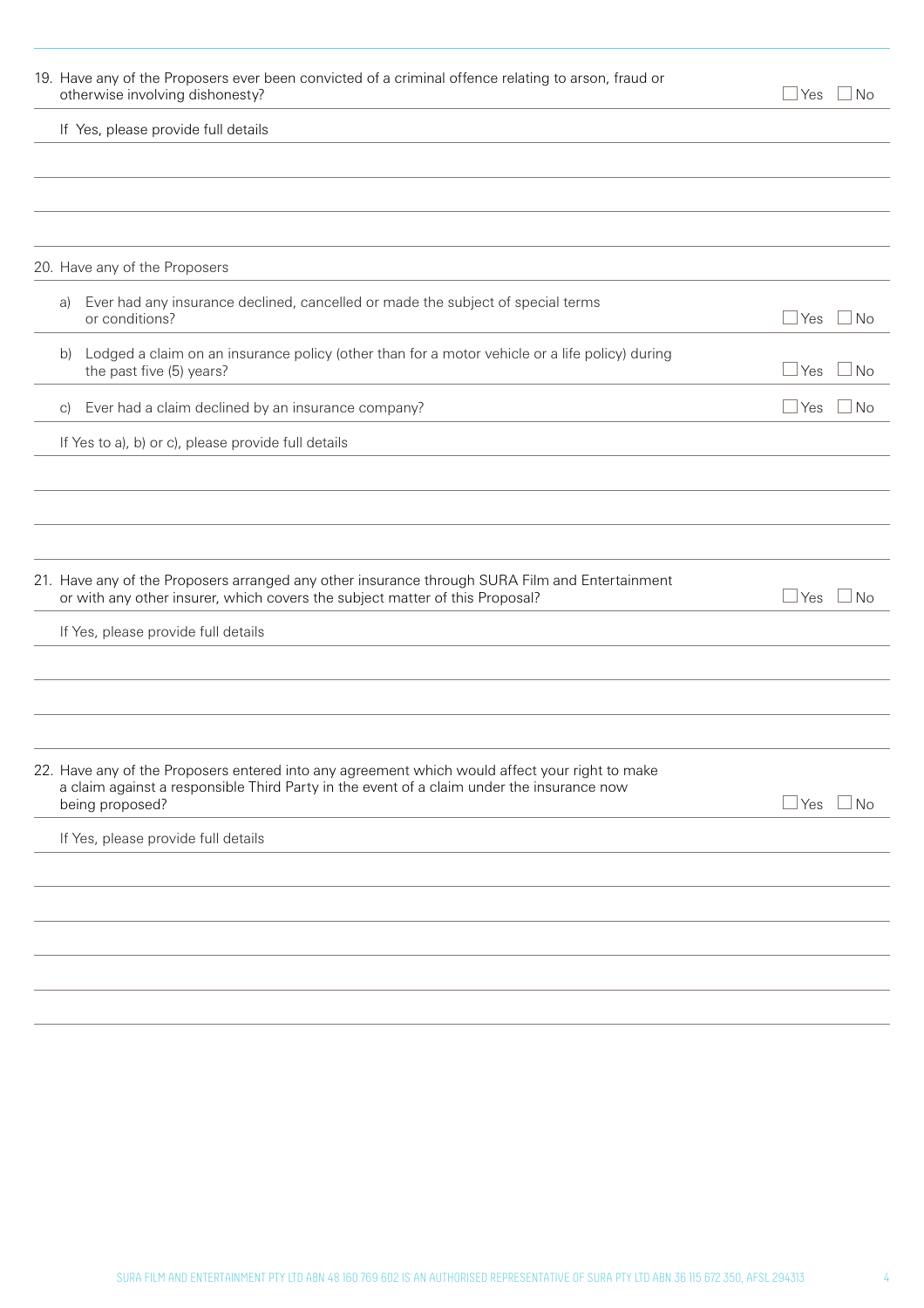|    | 23. Is the financial interest of any other person or organisation (for example, a mortgagee or other<br>financier, lessor or principal), to be noted on the policy? | l Yes<br>J No              |
|----|---------------------------------------------------------------------------------------------------------------------------------------------------------------------|----------------------------|
|    | If Yes, please provide full details                                                                                                                                 |                            |
|    |                                                                                                                                                                     |                            |
|    |                                                                                                                                                                     |                            |
|    |                                                                                                                                                                     |                            |
|    | 24. Have you or any Partner or Director of the business                                                                                                             |                            |
| a) | Ever been declared bankrupt?                                                                                                                                        | $\Box$ No<br>$\exists$ Yes |
|    | If Yes, please provide full details                                                                                                                                 |                            |
|    |                                                                                                                                                                     |                            |
|    |                                                                                                                                                                     |                            |
|    |                                                                                                                                                                     |                            |
| b) | Been involved in a company or business which became insolvent or subject to any form of<br>solvency administration?                                                 | $\sqcup$ Yes<br>$\Box$ No  |
|    | If Yes, please provide full details                                                                                                                                 |                            |
|    |                                                                                                                                                                     |                            |
|    |                                                                                                                                                                     |                            |
|    |                                                                                                                                                                     |                            |